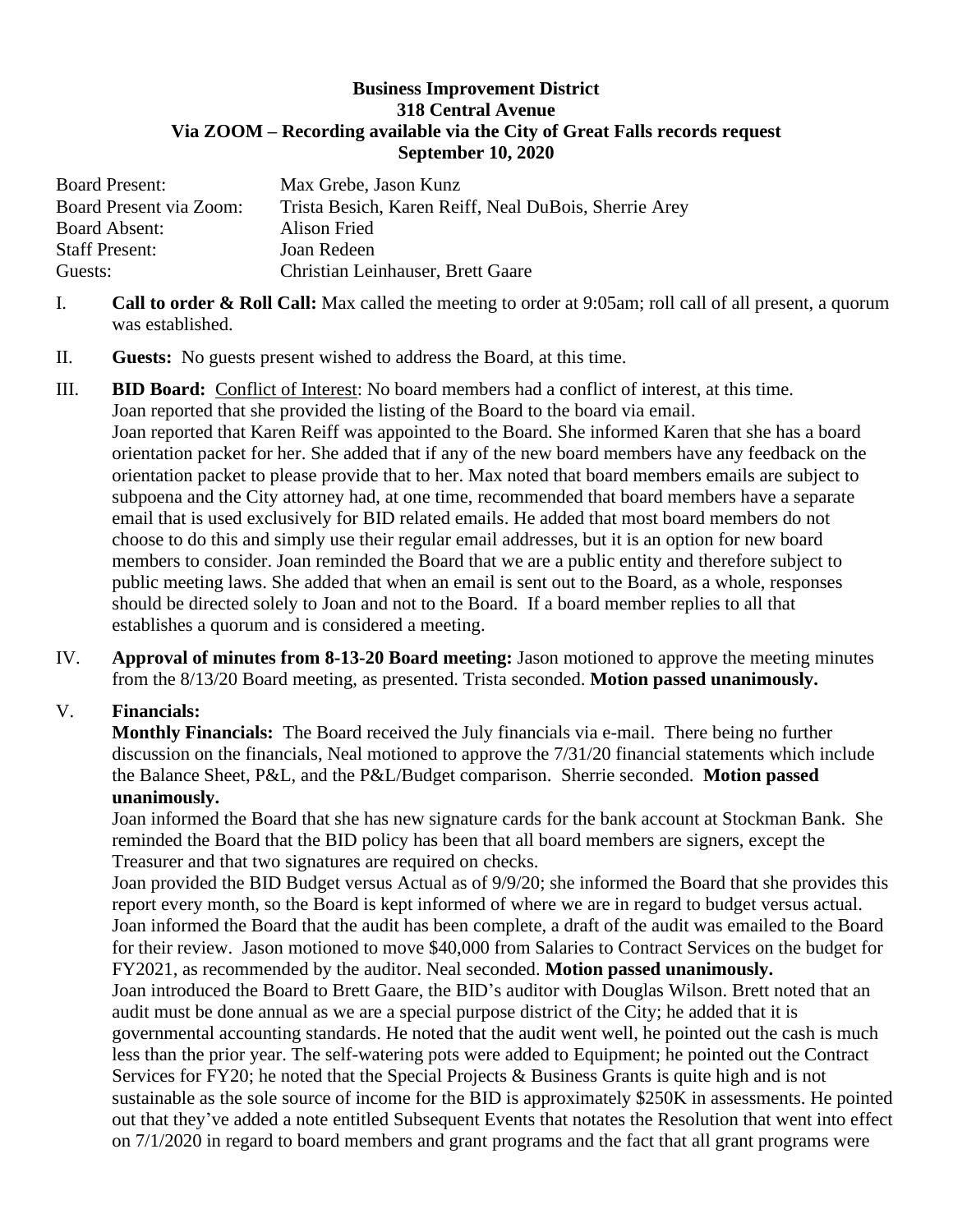suspended for the current fiscal year. Joan reported that the Audit will be provided to the City upon approval by the Board. Trista motioned to approve the audit for fiscal year 2020, as presented. Jason seconded. **Motion passed unanimously.** 

## VI. **Grant Program Committee:**

The grant schedule for FY 2021 was provided to the board. Current grants approved remaining to still be paid out total \$329,214.00.

Joan reported that a letter had been sent out to DSB Tower, in regard to their façade grant, to get an update on the project from them. She read the letter to the Board; and noted that she provided a deadline of 9/4 to the owner to respond. She added that there had been no response to the letter, so she emailed the owner yesterday and he responded, "…I did receive the letter and apologize for not responding. Due to COVID, things slowed considerably and we had to use funds to finish our elevator installation. Hope to be able to restart the exterior project in the next six months or so. Not sure how long you can hold the grant funds, but would still like to utilize them for that part of our project." Joan inquired what the Board wishes to do in regard to this façade grant. Neal inquired if we have a history of denying applications for failure to follow procedure; Joan noted that the Board has been lenient. She added that letters requesting updates have never had a deadline, so that is a new addition. An update, with an estimated completion date, must be in writing, to satisfy our auditor. Neal noted that this response was not sufficient; Joan added that she did invite the owner to attend today's board meeting. She noted that has been a recent conversation among the Grant Review Committee, that property owners should attend Board meetings to discuss their projects and bring the Board up to date. Discussion followed, a comparison was made to Kellergeist and the updates the property owners provided at the last board meeting. Kellergeist received the same update request letter. Sherrie inquired if the Board were to rescind the façade grant for DSB Tower would the Board entertain an appeal; it was noted that the grant programs currently do not exist. Max inquired about the BID adopting a policy that without a formal response or construction starting that the Board will automatically rescind grants. Joan noted that is already the policy, all grant programs since 2016 have noted that if significant construction does not commence within a noted time period the grant will be rescinded by the Board. She added that her only concern is that our grant programs currently don't exist so property owners can't reapply at this time when they are officially ready to commence the work. Max recommended that the Board rescind the grant and that the Board be willing to entertain an appeal. Trista suggested that it sets bad precedent, the application and letter had clear deadlines with set expectations and neither have been met and she doesn't feel that the Board should start managing appeals. Neal noted, that on its own terms, the grant is expired. Sherrie added that based on the information that the BID Board has received the grant has expired and will not be extended. She added that based on the update from the property owner, it does not appear that the project has viability within our designated timelines, so the Board should not extend it. Joan noted that her typical process when a grant comes up on the grant schedule has been to send a letter requesting an update on the project with an updated estimate for completion. The letter has recently had the addition of a deadline to respond. Sherrie recommended that applicants be encouraged to attend the Board meeting where their grant(s) will be discussed. Max recommended that we adopt a formal policy for our grant extension process.

Max covered the remaining grants listed on the Grant Schedule and when they are due for updates. Joan added that the next grant to address, based on the grant schedule, is Faster Basset's interior grant. It was noted that in March 2020 they updated the Board that planned to open in the next six months, so their grant was extended to September 2020, at that time. Max recommended that we adopt the formal policy for our grant extension process in October, letters will then be sent out to DSB Tower and Faster Basset, based on that policy.

Joan reminded the Board that the grant program committee consists of Jason, Trista, Alison, and Travis Neil. The committee met on 8/6 and again on 9/3. She noted that the Committee encourages the Board to do some strategic planning. From that the Committee wants to know if Grant Programs jump to the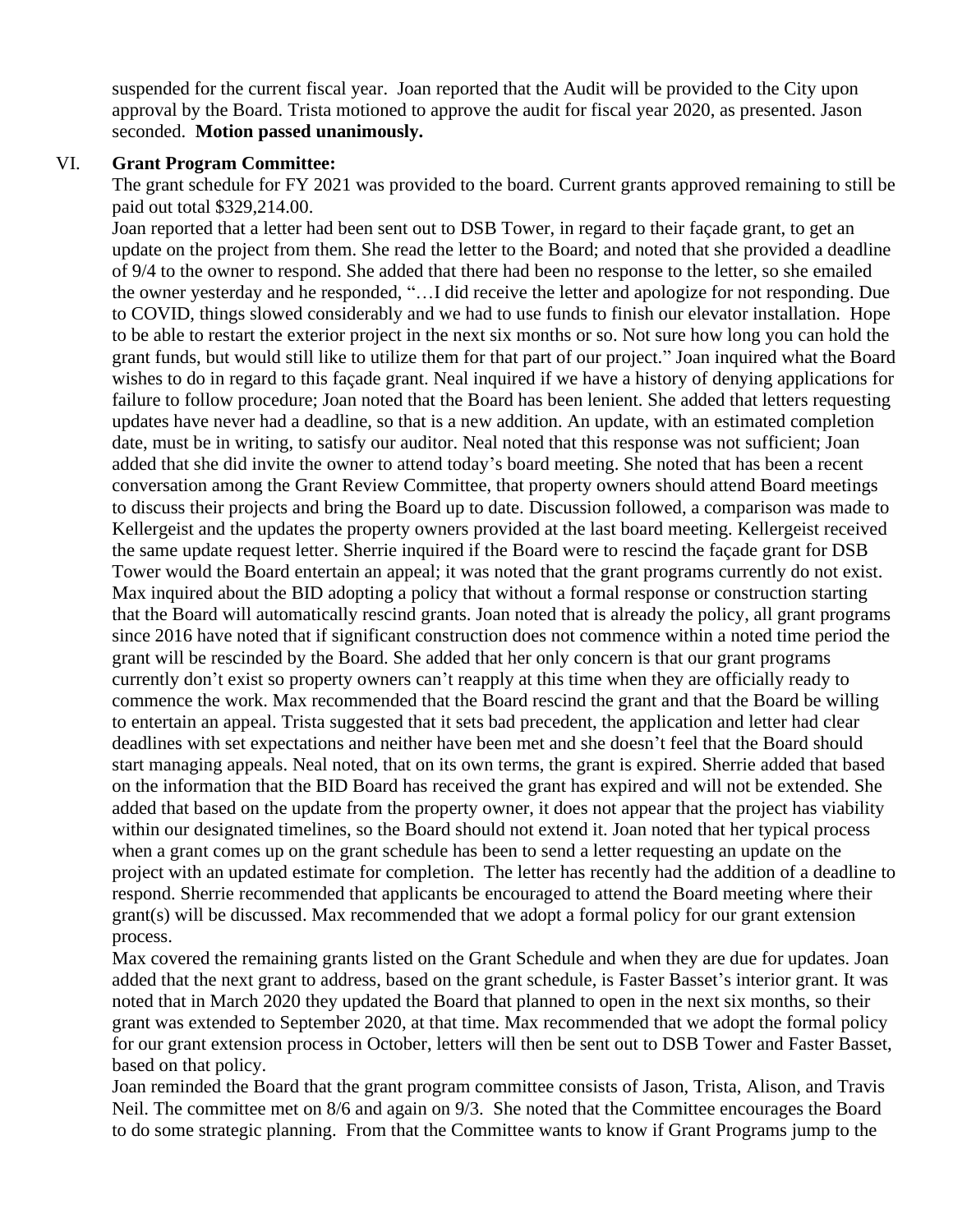top of the list, do they become something that this Board wishes to continue to have and offer. The Committee has three options, 1. Continue to move forward with adapting changes to the programs; 2. Continue with the changes as presented or 3. Continue with no grant programs. She added that her recommendations, if any grant programs come back, are to bring back the Interior grant with a maximum of \$5K, and Business Incentive with a lower max. Adding to the grant criteria a maximum lifetime cap per parcel, and the question that remains in regard to this is whether that lifetime cap goes into effect when the grant programs return or retroactively. She noted that during the Grant Program Committee meeting Jason recommended that a survey be sent out to our property owners to seek their input. Joan noted that we should send out a survey, hold a strategic planning session and review the survey results and the Grant Review Committee then take the survey results and the strategic planning process into account when making their final recommendations. Joan asked that board members email her suggestions for four to five questions to be included in a survey. Max recommended that we also highlight what the BID does.

Joan reminded the Board that since the grant programs were suspended on 2/13/20, six grant applications were received after that date, all applicants were advised that grant programs were suspended. She has been holding an incomplete Interior grant application for Calvary Chapel of Cascade County received 2/14; received on 3/6 complete Interior and Façade applications were received from The Newberry; received on 3/11 a complete Interior application was received from Harlos Spa; and on 3/13 incomplete Façade and Interior grant applications from Cyrus Investments. She presented a draft letter to the Board that could be sent advising these applicants that the grant programs are suspended. The Board instructed Joan to email the draft letter for comments and then send it out.

## VII. **Old Business:**

**Beautification:** Pressure Washer: Joan inquired with the Board about the BID acquiring a pressure washer. At this time, the BID contracts with Hotsy Wy-Mont to remove graffiti. In some instances, the BID could remove some graffiti issues faster if we had a pressure washer. An example was given of recent graffiti on the road. Hotsy provided a bid for some machines, ranging in price from \$895 to \$1,095. The Board was not interested in this idea, they wished for us to continue to contract with Hotsy. Graffiti: Joan reported that Hotsy removed a great deal of graffiti on the Underpass mural and a few other locations.

ArtsFest MONTANA 2020: Joan reported that ArtsFest occurred. She added that it is an economic driver and is an important event to continue. She noted that the BID provided lunch to the artists, daily and she used Downtown members for those lunches. There are some remaining T-shirts if anyone has any interest. Some buildings have already been identified for next year so the Board can anticipate a budgetary request to support ArtsFest 2021.

**Downtown Great Falls Association:** Joan reported that DGFA will be holding their final brothel tour this Saturday, tickets are still available. Craft Beer Weekend is 9/17 to 9/20; there will be a street party on Thursday, tap takeovers on Friday, a Golf Scramble on Saturday, and the Beer Mile on Sunday. The Call to Artists is out for Stroll Button artwork and the deadline is 9/15.

**Downtown Partnership:** Calvary Chapel: Joan presented a draft letter in regard to the Calvary Chapel that would be sent to the City Commission. This is specifically in regard to the CUP application as well as the code ordinance change that would allow for alcohol within close proximity to the Church. It is anticipated that this item will be on the City Commission's agenda for Tuesday 9/15. The Board approved the letter, Joan will send it to the City Commission.

TIF: Joan informed the Board that conversations are taking place with the City in regard to potential TIF programs. Some ideas that have been discussed are TIF funds for a façade grant program and potentially for tree work. She is exploring submitting an application for TIF funds for tree work within the BID, as the BID did back in 2009. Joan noted that a gentleman who used to do tree work for Tilleraas has approached the BID to trim the trees; but Joan noted that she'd prefer to seek TIF funds rather than utilize BID funding. The Board was in agreement on seeking TIF funding for tree work. Joan added that